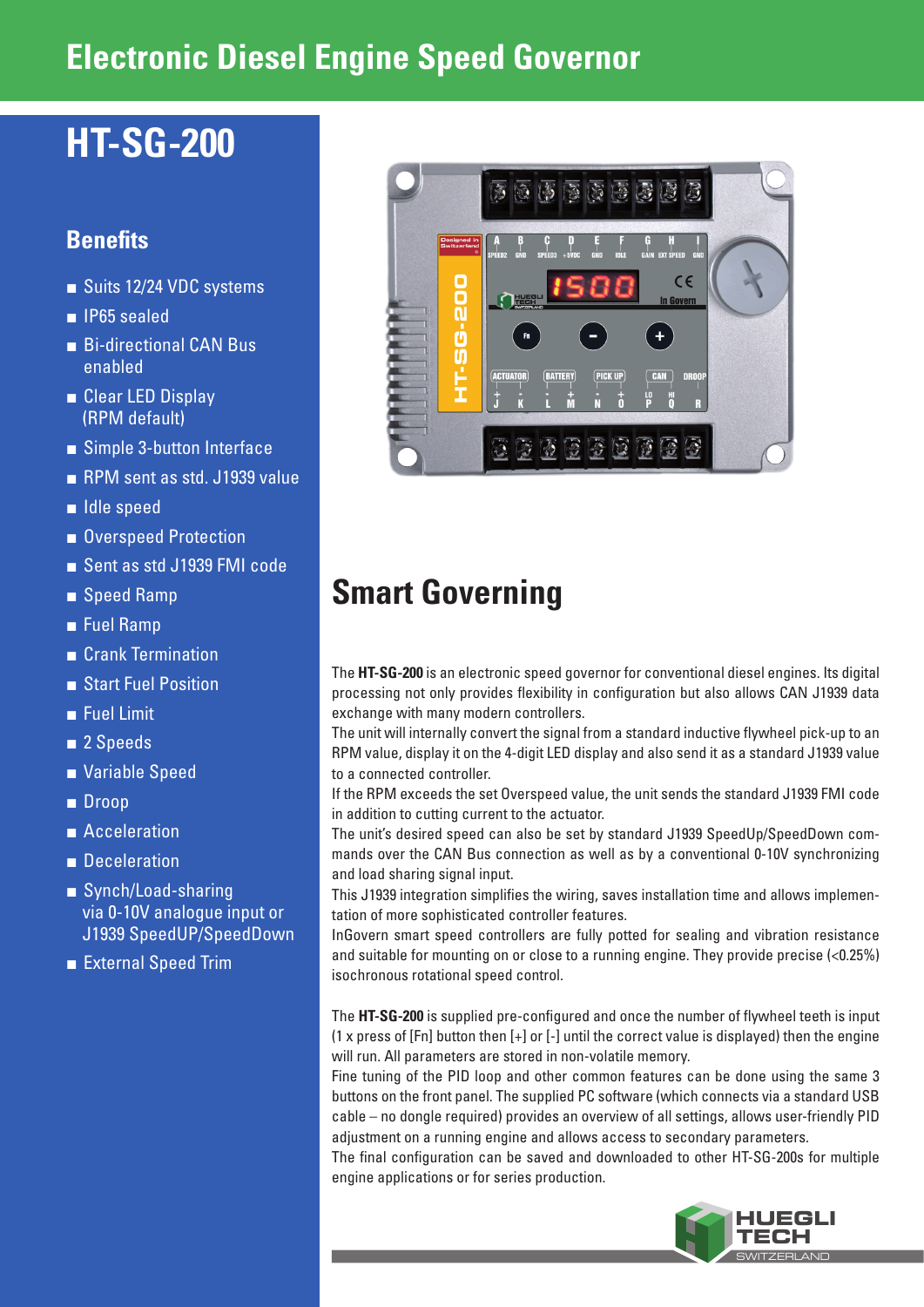## **Technical Specification**

### Safety instructions and Warnings

Before installing and starting the device, please read the operating instructions. These contain important notes for safety and use.

No liability can be accepted for damage arising from failure to follow the instructions or any inappropriate use.

The governor may only be used for the manner of operation prescribed in the operating instructions and only in connection with third-party devices and components recommended or installed by us or software supplied by us.

Any other use shall be considered inappropriate use and will result in the voiding of all liability and warranty claims against the manufacturer. Interventions and alterations that influence the safety technology and the functionality of the governor may be carried out only by the manufacturer.

Fault-free and safe operation is conditional upon competent transport, assembly and installation as well as qualified use and correct maintenance.

All relevant accident prevention regulations and other generally recognised technical safety and health and safety at work rules are to be observed. Fault-free functioning of the machinery and its peripheral components is only guaranteed with original accessory parts and spare parts.

The **HT-SG-200** engine speed governor is robust enough to be placed in a control cabinet with other operating control devices or installed on the engine. If water, mist or condensation can come into contact with the controller, it should be mounted vertically, allowing the liquid to flow away from the controller. Extremes of heat should be avoided.

### Overspeed protection

### **IMPORTANT**

 $\mathbf{i}$ 

An overspeed shut down mechanism must be installed separately from the control system as a safety measure, to prevent engine faults that may result in damage or injury to machinery or persons. A secondary shut down device (e.g. fuel valve) must be installed.

### Installation and connection

#### **General information**

The pick-up cable should be shielded to guarantee that no electromagnetic interference can reach and affect the engine speed governor reading. The shield should be on tied to the battery negative.

To maintain the correct distance between the flywheel and the RPM sensor, the sensor must be rotated in until the flywheel touches and then rotated out again for 34 of a rotation. This achieves the correct spacing between flywheel and sensor. To be able to start the engine, the RPM sensor must generate at least 1V AC RMS during the start.

Cross-section of the battery and actuator cable at terminals A,B,C, and D:

#### **1.5 mm2 for 24 VDC** or **2.5 mm2 for 12 VDC**

For longer cables (>5m) the cable cross-section is to be increased appropriately to keep the voltage drop low.

- Battery positive (+) input, connection M, should be fused 10 A.
- The governor should be installed such that the housing has connection with the chassis of the control cabinet.
- The cable of the actuator must be shielded along its entire length.
- The cable of the pick-up sensor must be shielded along its entire length.
- The cable of the variable RPM speed input can be up to 5m long. For longer cables, a shielded cable must be used.
- The shielding must always be grounded such that it does not come into contact with the chassis of the machine. This is to prevent stray signals from entering the governor and causing interference.

The shield must be grounded at one end.

| <b>Connection</b><br>terminal | <b>Description</b> | <b>Definition</b>                      |
|-------------------------------|--------------------|----------------------------------------|
| А                             | SPEED <sub>2</sub> | <b>Speed Setting 2</b>                 |
| B                             | GND                | Ground                                 |
| C                             | <b>Speed Trim</b>  | <b>Speed Trim</b>                      |
| D                             | $+5VDC$            | Sensor feedback<br>supply              |
| E                             | GND                | Ground                                 |
| F                             | <b>IDLE</b>        | Idle                                   |
| H                             | <b>EXT SPEED</b>   | Load distribution /<br>synchronisation |
| I                             | GND                | Ground                                 |
| J                             | J+                 | <b>Actuator (Plus)</b>                 |
| K                             | K-                 | <b>Actuator (Minus)</b>                |
| L                             | L-                 | <b>Battery (Minus)</b>                 |
| M                             | $M+$               | <b>Battery (Plus)</b>                  |
| Ν                             | N-                 | Pick-up (Ground)                       |
| 0                             | $0+$               | Pick-up (Plus)                         |
| P                             | L <sub>0</sub>     | <b>CAN low</b>                         |
| 0                             | HI                 | CAN high                               |
| R                             | DR00P              | Droop                                  |

### Connection terminals

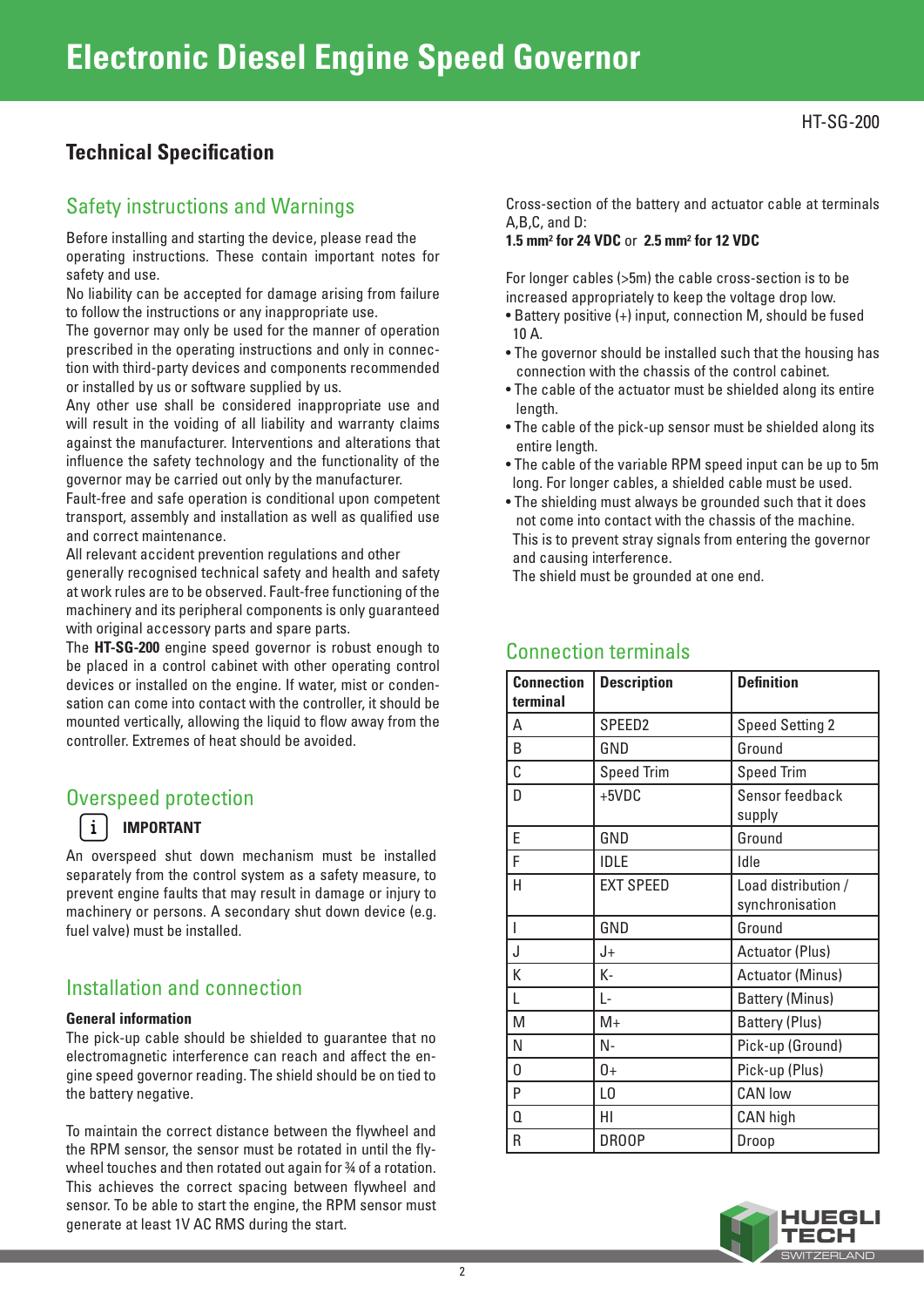## **Electronic Diesel Engine Speed Governor**

## Accessing the functions

In SETUP mode, the functions listed below can be accessed using the [Fn] button.

Each press of the [Fn] button makes the next menu active. The active menu is shown on the LED display for 2 seconds, after which the relevant value of this function appears.

Settings are changed with the arrow keys [-] [+] and raise/ lower the value by 1.

If the arrow keys [-] [+] are held down longer, the value increases at a greater rate.

#### **Regular Mode**

| Normal ope-<br>rating mode                                                                                                                                                                                       | 1500                    | <b>RPM</b>                            | e.g.<br>1500rpm                |
|------------------------------------------------------------------------------------------------------------------------------------------------------------------------------------------------------------------|-------------------------|---------------------------------------|--------------------------------|
| [Fn] button:<br>1x press                                                                                                                                                                                         | GEAr/120                | Number<br>of teeth                    | e.g. 120<br>teeth              |
| [Fn] button:<br>2x press                                                                                                                                                                                         | G A1/50.2               | P value*                              | e.g. 50.20%                    |
| [Fn] button:<br>3x press                                                                                                                                                                                         | ln t/21.9               | I value*                              | e.g.21.9%                      |
| [Fn] button:<br>4x press                                                                                                                                                                                         | dE r / 7.0              | D value $*$                           | e.g. 7.0%                      |
| [Fn] button:<br>5x press                                                                                                                                                                                         | CrA n/500               | Crank-<br>speed                       | e.g. 500 rpm                   |
| [Fn] button:<br>6x press                                                                                                                                                                                         | FurA/3                  | Fuel<br>Ramp                          | e.g. 3 sec.                    |
| [Fn] button:<br>7x press                                                                                                                                                                                         | SPrA/10                 | Speed<br>Ramp                         | e.g. 10 sec.                   |
| [Fn] button:<br>8x press                                                                                                                                                                                         | StPo/50                 | <b>Start</b><br>Position              | e.g. 50%                       |
| [Fn] button:<br>9x press                                                                                                                                                                                         | o S P d / 2000          | Over-<br>speed                        | e.g. 2000<br>rpm               |
| [Fn] button:<br>10x press                                                                                                                                                                                        | $d$ r o o / 3.0         | Droop %                               | $e.g. 3.0\%$                   |
| [Fn] button:<br>11x press                                                                                                                                                                                        | 1500                    | <b>RPM</b><br>display                 | e.g. 1500<br>rpm               |
| $[+]$ button:<br>1x press                                                                                                                                                                                        | $2000 \rightarrow 2001$ | Increase<br>value by 1                | for all para-<br>meters        |
| [-] button:<br>1x press                                                                                                                                                                                          | $2000 \rightarrow 1999$ | Reduce<br>value by 1                  | for all para-<br>meters        |
| Press & Hold<br>[Fn] button<br>for 3 seconds<br>To select<br>Quick mode if<br>required                                                                                                                           | qui                     | To select<br>quick<br>mode<br>display | to access<br>only PID<br>Menus |
| *Display of the values is dependent on input G (Gain). If<br>this is open, parameter set 1 (Gain 1, Int 1 and Der 1) is<br>shown; if the input is closed, parameter set 2 (Gain 2, Int 2<br>and Der 2) is shown. |                         |                                       |                                |

#### **Quick Mode**

| Normal operating<br>mode                                                           | 1500       | <b>RPM</b>                              | e.g.<br>1500rpm               |
|------------------------------------------------------------------------------------|------------|-----------------------------------------|-------------------------------|
| [Fn] button: 1x press                                                              | G A1/50.2  | P value*                                | e.g. $50.2 \%$                |
| [Fn] button: 2x press                                                              | ln t/21.9  | I value*                                | e.g. 21.9 %                   |
| [Fn] button: 3x press                                                              | dE r / 7.0 | D value*                                | e.g. 7.0 %                    |
| [Fn] button: 4x press                                                              | 1500       | <b>RPM</b><br>display                   | e.g.<br>1500rpm               |
| Press & Hold [Fn]<br>button for 3 seconds<br>To select Regular<br>mode if required | r E G      | To select<br>regular<br>mode<br>display | to access<br>all the<br>Menus |

#### **General Features for all Types and Modes**

| Press & Hold<br>$[+]$ and $[-]$<br>button for 3 se-<br>conds to know<br>the firmware<br>version | v <sub>2</sub> 0 <sub>0</sub> | Working<br>firmware<br>version | Version 2.00          |
|-------------------------------------------------------------------------------------------------|-------------------------------|--------------------------------|-----------------------|
| Press [Fn] and<br>[-] button to<br>exit from Menu<br>display                                    | 1500                          | <b>RPM</b><br>display          | e.g. 1500<br>rpm      |
| $[+]$ button:<br>1x press                                                                       | $2000 \rightarrow 2001$       | Increase<br>value by 1         | for all<br>parameters |
| [-] button:<br>1x press                                                                         | $2000 \rightarrow 1999$       | Reduce<br>value by 1           | for all<br>parameters |
| *Display of the values is dependent on input G (Gain). If this                                  |                               |                                |                       |

is open, parameter set 1 (Gain 1, Int 1 and Der 1) is shown; if the input is closed, parameter set 2 (Gain 2, Int 2 and Der 2) is shown.

## Hardware use (Keypad) and Dimensions

The **HT-SG-200** has three menu buttons, with which allows parameters to can be set locally. The set values are indicated on the LED display. In normal operating mode, the RPM is indicated on the display.



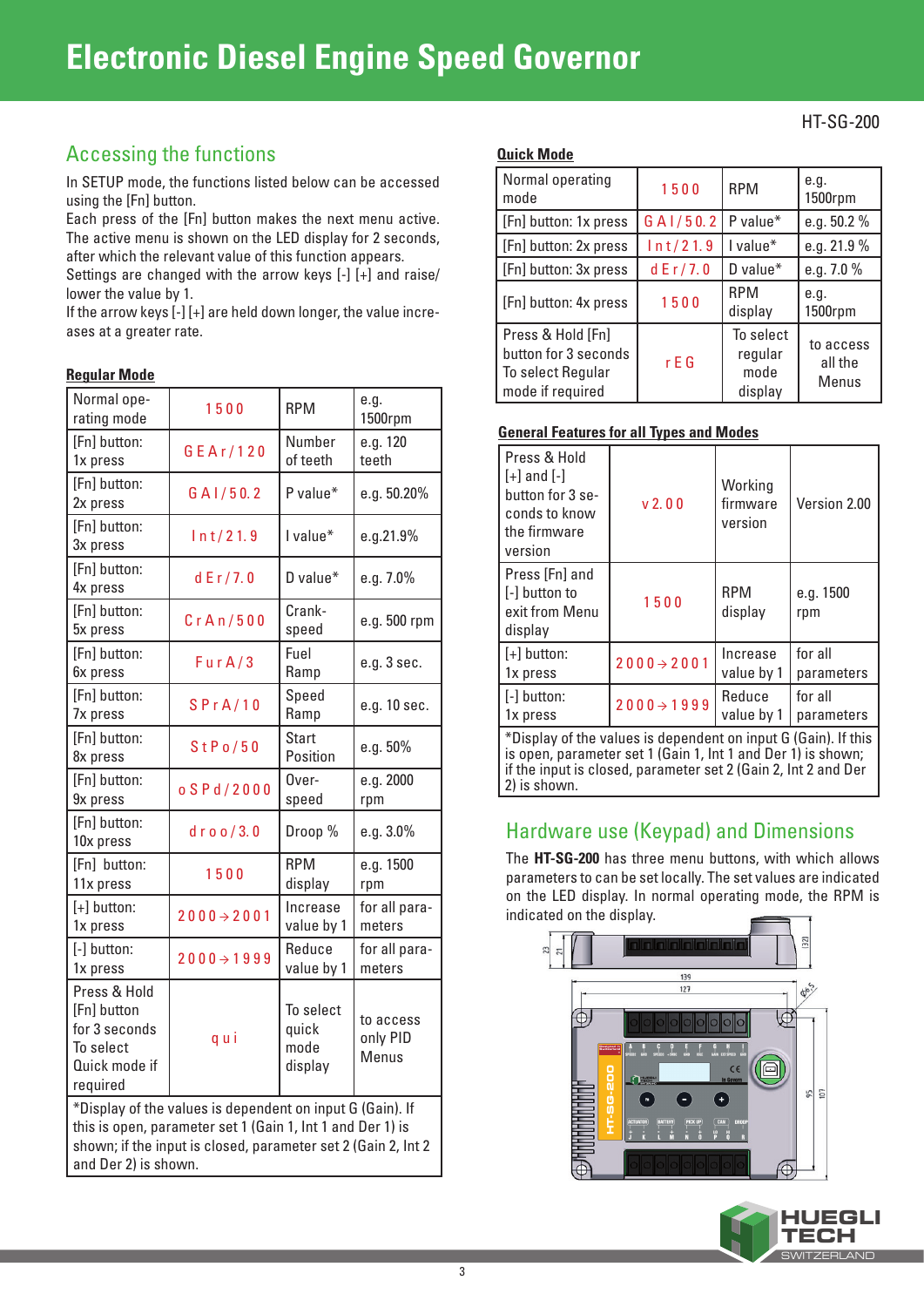## Wiring Diagram **HT-SG-200**

HT-SG-200